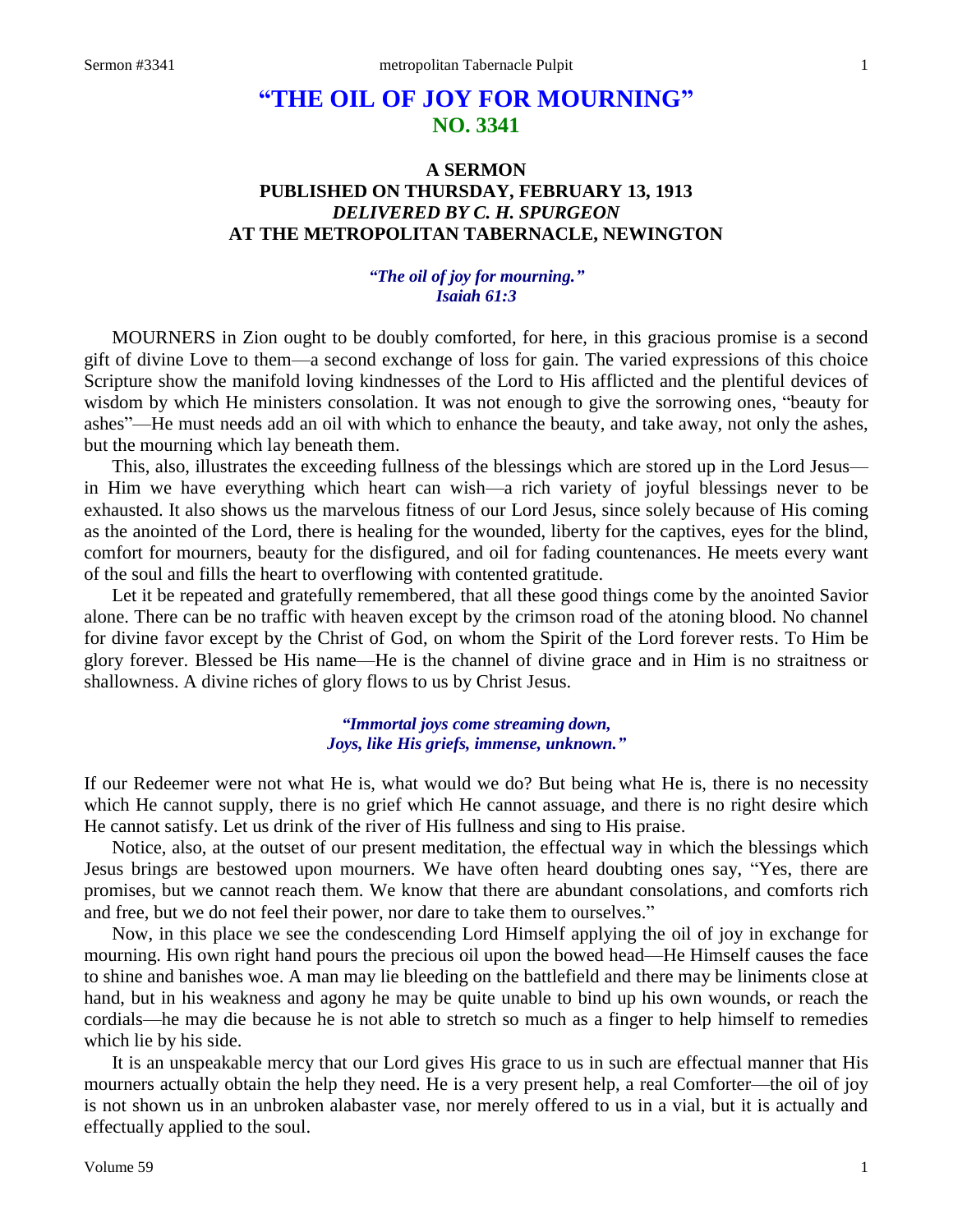Let us now come to the consideration of this second of the three great blessings bestowed upon the mourners in Zion—and may we all enjoy a portion thereof while we meditate thereon. In working out the metaphor we shall observe that—

#### **I.** OUR LOVING LORD BRINGS HIS MOURNERS TO SIT AT A FEAST.

This is clearly intended, for oil was largely used by Orientals upon festive occasions. The oil which makes man's face to shine was associated with the bread which strengthens man's heart, and the wine which makes glad the heart of man (Psa 104:15), because these are the chief provisions of a banquet. Before the feast, or during the entertainment, the guests were refreshed with perfumed oil which would be either poured upon the head or furnished for anointing the face. It was part and parcel of a great feast. Hence we read of those who "drink wine in bowls, and anoint themselves with their chief ointments."

Therefore our first thought is this, that the *Lord Jesus brings mourning souls to a feast of love*, at which they sing, "Thou preparest a table before me in the presence of my enemies, thou anointest my head with oil." How great will be our joy if we can feel that our Lord has brought us into His banqueting house and that we are now reclining there.

Now, to all believers, this is truly the case. Our hunger now is assuaged, for He satisfies our mouth with good things. That fierce, wolf-like hunger, which we once felt, is gone forever, for it is written, "He that eateth of this bread shall never hunger." Our craving, all-consuming thirst is ended, for he that drinks of the water which Jesus gives him shall never thirst.

Many of Zion's mourners are sitting under the Word, longing for divine provision, and praying, "Lord, evermore give us this bread." The bread is theirs and a voice cries to them, "Eat, O friends; drink, yea drink abundantly, O beloved." Your deadly famine of heart is gone and the spiritual hunger which you now feel is a pleasant appetite, which gives a zest to heavenly food—an appetite which you long to have increased to the utmost.

Even at this moment, though you feel a blessed hunger and thirst after righteousness, you are filled with royal dainties. You are no longer starving in the streets, nor famishing under the hedges and in the highways, but by divine grace you have been sweetly compelled to come in and you are at this moment the guests of the table of boundless mercy, where the name of Jesus is as ointment poured forth, so that all around you the oil of gladness is shedding a divine perfume. You are no longer feeding the swine, but resting at the Father's table—the oxen and the fatlings are killed and you are actually at the supper. Believe this and act accordingly.

And what a feast it is! For who is your host? The Lord of life and glory Himself ordains "the feast of fat things, of fat things full of marrow, of wines on the lees well-refined." "The king sitteth at his table." It is His table and He sits at it. It is a great thing to dine with a king, but what must it be to be daily eating bread at the table of the King of kings? Let the joy-bells ring in your soul at the very thought, for you are already come to the great feast which the King has made for His Son. He comes in Himself to see the guests.

*It is the feast of the universe.* There never was such another and there never can be its like. It is the antepast of the great supper of the Lamb. What provisions are put upon the table! Men do eat angels' food when they come hither. Yea, they eat viands better than the bread of angels, for the body of Christ has become the meat and the drink of His mourners. Poor Souls, you feast upon incarnate deity. Speak of oxen and of fatlings? These are poor types compared with the wondrous provision of celestial grace with which the infinite JEHOVAH has loaded the table of the covenant.

And all these things are yours. You may have as much as you will. There remains no need to eat bread by weight or to drink water by measure, but He will satiate your soul with fatness and nothing shall be withheld from you. Ought you not to bless Him that you are now a guest at such a table and that such food is at this very moment spread before you?

Think of your fellow guests. Look around you and inspect the company. Remember where you were a little while ago—you were strangers and foreigners, yea, you were as dogs in the street. Where are you now? You are permitted to sit with the children of God, with the saints of the Most High. Does it not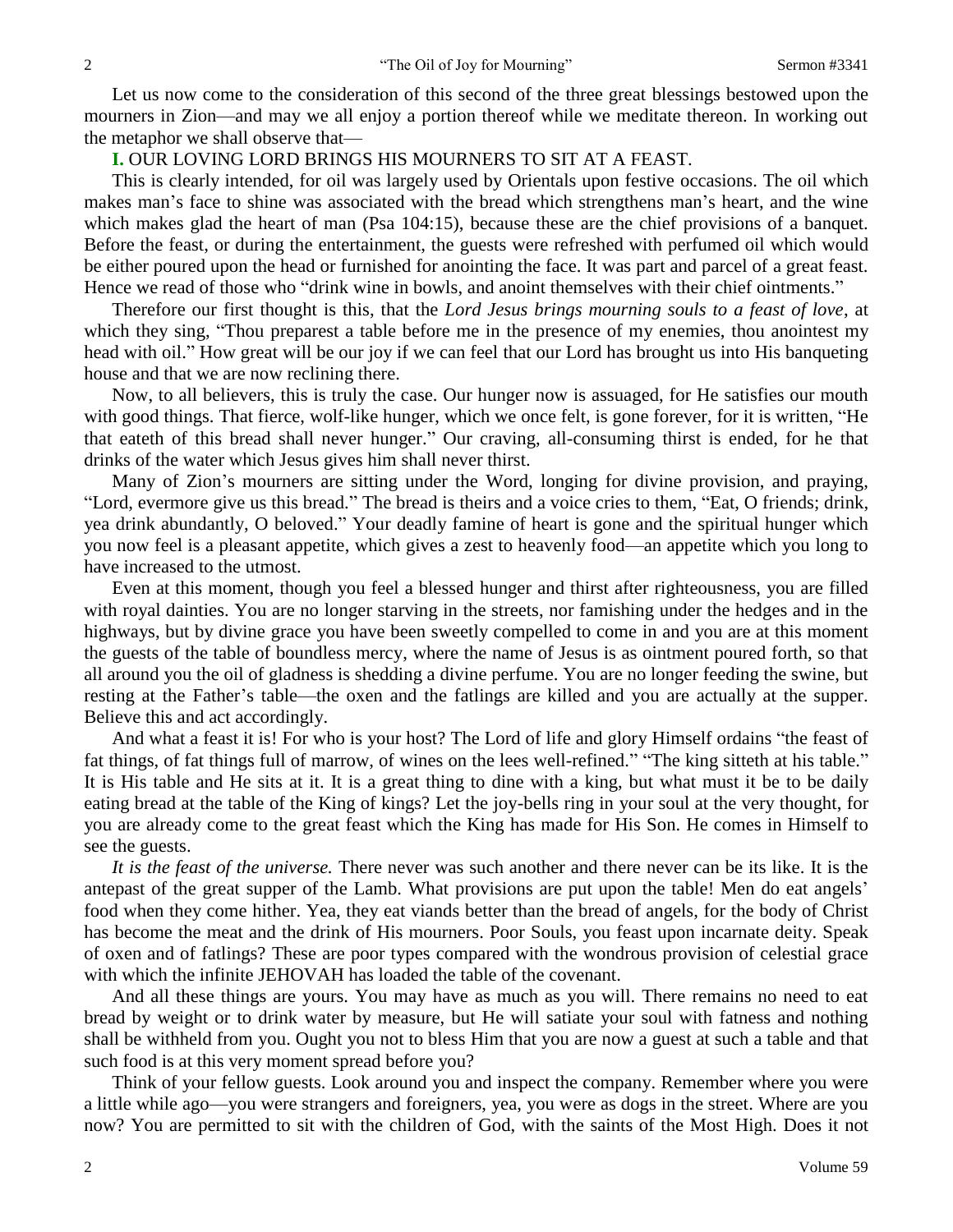bring the water into your eyes to think that you—you who long refused to come and despised the feast of grace—are, at last, brought in?

Nay, not only with God's people are you sitting here at the feast of love, but the saints above are your comrades—for "ye are come to the general assembly and church of the firstborn, which are written in heaven, and to God the Judge of all, and to the spirits of just men made perfect." We sup with the glorious company of the apostles, the goodly fellowship of the prophets, the noble army of martyrs, and the holy church throughout all the world.

Now, also, have we fellowship with angels. We have come unto Mount Zion and to an innumerable company of angels. Better still, we have fellowship with Jesus. "Jesus, the mediator of the new covenant," is the center of the whole. It is His wedding feast and we are glorifying Him by partaking of His Father's bounty. We cannot at this moment actually put our heads upon Jesus' bosom as John did, nor need we wish for that visible and physical delight, but our heart rests upon His breast and enjoys an unspeakable bliss in so doing.

Jesus, Immanuel, we are safe in Your arms, and our heart is at perfect rest in You. We are even now abiding in You, while at Your Passover we keep the feast. We are feasting with the great Father Himself, for, beloved, when the glorious sacrifice becomes a meat offering, God Himself delights therein and partakes with us in the satisfaction made by His Son.

Oh, the satisfaction which God the Father finds in Jesus! It is a theme upon which we dare not attempt to speak, but this we know—the Lord rests in His love. He smells a sweet savor in the person and work and sacrifice of His dear Son. If we love Jesus, so does the Father, and if we rest in Jesus, so does He, and if we would fain glorify Jesus, so would the Father.

Thus are we brought to feast with God the Judge of all, when we come to "the blood of sprinkling, which speaketh better things than that of Abel." Here the oil of joy is most befitting. Is it not most natural and proper that it should be poured out at such a festival?

We cannot linger, but must pass to the next observation, which is this, that—

**II.** BEING AT A FEAST, IT IS BECOMING THAT WE SHOULD HAVE PRESENT JOY.

Hence the text speaks of "the oil of joy for mourning"—the mourning was present enough, the joy should be equally so. At feasts, the perfume poured upon the heads of the guests was a seemly and appropriate thing. It suited the feast, it made the guests feel at home, and it gave refreshment all around as the delicious perfume sweetened the air.

Come, Beloved, we have at this moment reason for joy, and let us use it. Let every child of God feel that he has the oil of joy, in the fact that he possesses present blessings. Our best things lie on the other side of the Jordan—we are looking for our full bliss at the coming of our Lord, but we have much in the present. The oil of joy is on our faces now, our locks are even now bedewed with the sacred anointing, and it will be well for us to turn our thoughts towards that truth.

For, first, let all believers recollect that *we have today the joy of the atonement.* "By whom also," says the apostle, "we have received the atonement." The atonement will be no more ours in heaven than it is now. "We have redemption by his blood." Our sin will be no more put away in glory than it is at this moment, for our iniquity is even now cast into the depths of the sea. Our Substitute has finished transgression and made an end of sin, and having believed in Him, we know that for us the full atonement is already made, and the utmost ransom forever paid. "It is finished."

"Therefore being justified by faith, we have peace with God." "There is therefore now no condemnation to them which are in Christ Jesus." Having believed, we know that our sin is as far removed from us as the east is from the west. We also know that the righteousness of Christ is imputed to us and that it covers us from head to foot. This is a divinely sweet ingredient of the oil of joy, which now distils upon us from the head of our glorified Aaron, and perfumes even those who are as the skirts of his garments.

Besides that, my brothers, *at the present moment we live in the love of God.* It may not be at this moment sensibly shed abroad in your heart by the Holy Ghost, but still, "the Father himself loveth you."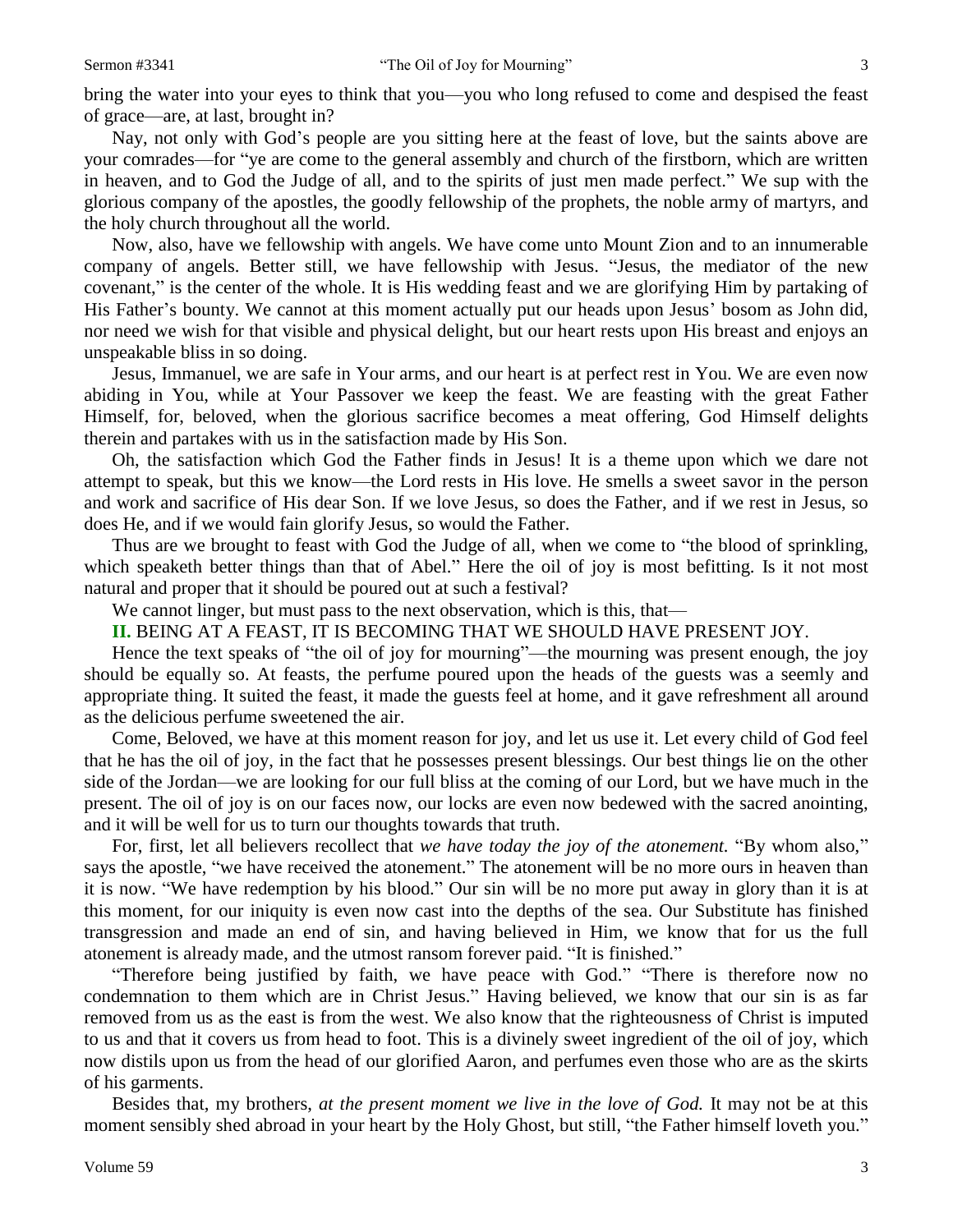If you are a believer in Christ, He will not love you more when you are in heaven than He loves you now, for He loves you infinitely at this instant. You are even now, "accepted in the Beloved." "Beloved, now are we the sons of God."

Infinite love, eternal love, unchanging love, almighty love is the present possession of the children of God. Hence comes our safety, hence comes the certainty of the supply of all our wants—hence, indeed, flow all our joys. At this moment, despite our spirit depression and soul battling and heart strife, the Lord has set His love upon us and rests in that love. Should not this make our faces to shine?

At this time, too, *we possess the divine life within us.* Having believed, we have been regenerated, and the Spirit of God dwells in us. Yea, within these mortal bodies does the Godhead dwell. He has made our bodies to be the temples of the Holy Ghost. And what a favor is this, for this indwelling is the witness of the Spirit within us, the perpetual seal of grace. God has put into us a new life, a life like His own—He has created in us a superior principle, unknown to flesh and blood, for we are not born again of the will of man, nor of the will of the flesh, but of the will of God. A supernatural life has been implanted in us which cannot die because it is born of God. We have this and we know it—and because of it we greatly rejoice.

And not only so, but because we are the sons of God, we are heirs according to the promise, since it is written, "If children, then heirs; heirs of God, and joint-heirs with Christ." Is not this oil to make the face shine? What better delights can your imagination conceive than the divine joys of adoption? O, you mourners, have you not here the oil of joy?

Further, *we have the present joy of a high calling*, involving the exercise of sacred functions. You are at this hour, beloved, as many of you as believe in Him, made kings and priests unto God. You are consecrated to the service of Him who has bought you with a price. The mark of the blood is upon you and "ye are Christ's." At this moment you are a living sacrifice bound with cords to the horns of the altar. Your Lord has sent you into the world, even as the Father sent Him into the world, to proclaim His truth and to do His will among the sons of men. Is not this cause for delight? Does not your divine vocation anoint you with the oil of gladness?

With this *we have special privileges.* There is one privilege I prize at this moment—I cannot tell you how much. It is this—the liberty to pray, the power to pray, the promise that I shall be heard. Take the mercy seat from me, and poverty, faintness, and anguish would seize my soul! As long as there is a mercy seat and a rent veil, and the voice that bids me draw nigh, and tells me that if I wait upon the Lord I shall renew my strength, I have a joy worth worlds.

What? Have you lost a child? Is your property melting before your eyes? Does health decline? Do friends forsake? Yet the throne of grace is accessible—fly thither and lose your griefs. There burdens are light, there crosses bud with crowns, and tears sparkle into diamonds. Come hither, you mourners, even with the load of your doubts and fears—supplication will quicken you and for mourning you shall obtain the oil of joy.

Time would fail me if I were to go through the whole catalog of the sources of the Christian's present joy. Ah, you worldling, you know, and we confess it is true, that our chief joys are yet to come. But notwithstanding, we have enough today to make us more than a match for you. You may display your present mirth and carnal delight if you will, and laugh at us who weep now—but we can endure your ridicule with calm complacency because we have a secret peace and a deep fathomless repose of heart, which make us even now as far from envying you as an angel from envying a mole.

We are not of all men the most miserable, but of all men the most blessed. Our eternal hopes revive us amid the sorrows of this fleeting life. The harvests of heaven shale out and drop golden grain from above, upon which we feed even now. To have Jesus for our Brother, God for our Father, and the Spirit to be our Comforter is a better portion than the richest, the proudest, or the most famous of worldlings can possibly possess. The oil of joy is not made in the presses of earth—it drops upon us through the golden pipes of the sanctuary, flowing from the sacred olive trees which the Lord has planted.

Passing on from that observation, we would offer a third, which is implied in the text, namely, that—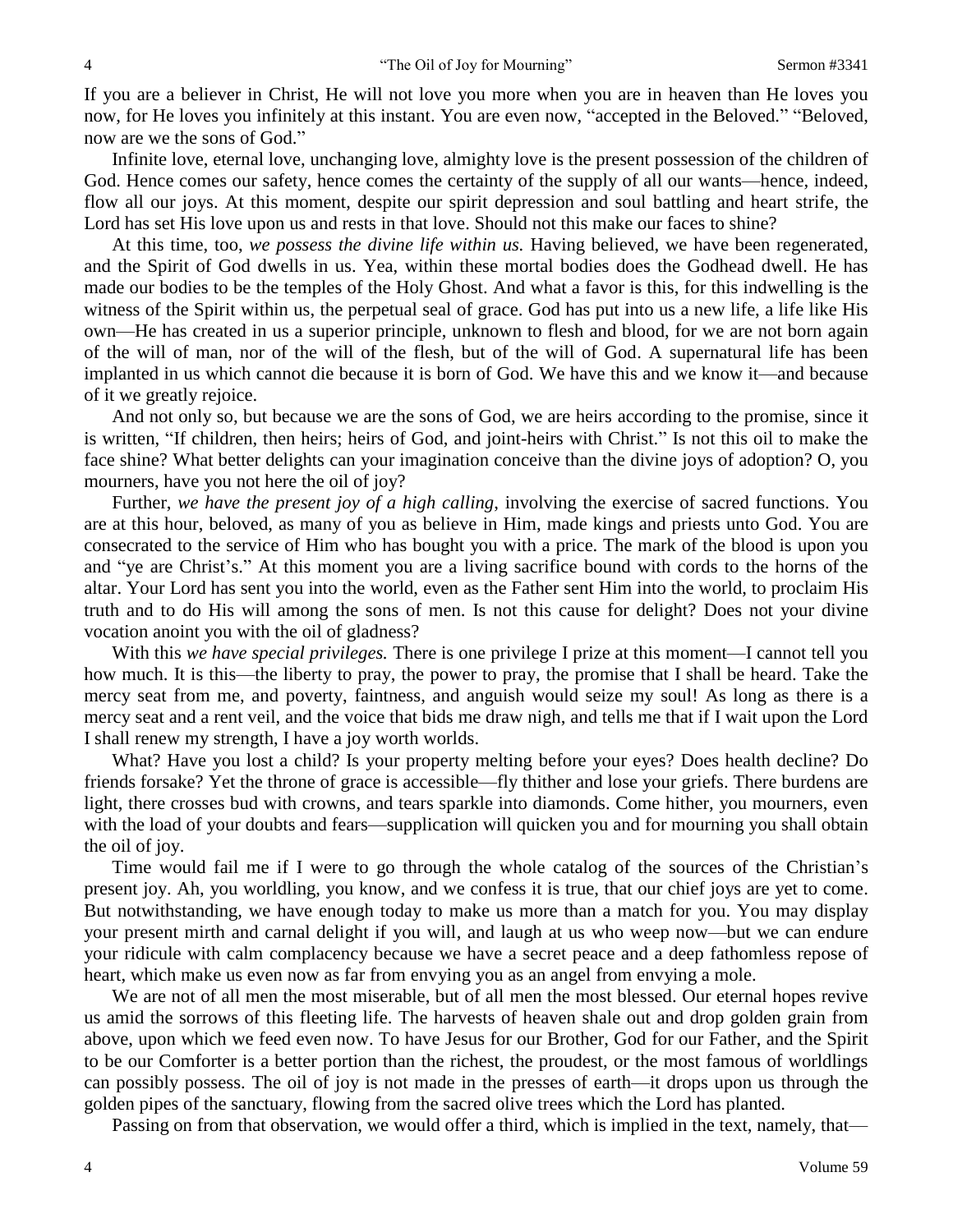## **III.** THIS JOY COMES OF THE HOLY GHOST.

This is clear, since evermore when we read of oil we have before us in Scripture the divine influence of the Holy Spirit. The first part of the chapter before us runs thus—"The Spirit of the LORD GOD is upon me, because the LORD hath anointed me." The oil with which Christ was anointed was the Holy Ghost—and the oil of joy with which we are anointed is the same Spirit. It is He who gives us joy in the Lord.

The Holy Spirit brings joy to believers thus—first, *He clears the understanding* and enables us to comprehend the deep things of God. Many poor souls know but little of the precious boons which the Lord has bestowed upon them. As yet, though they are the Lord's elect, they are not aware of it. Though they are the redeemed of the Lord, they perceive it not. There is light about them and yet they cannot see, for their eyes are not yet opened beyond the power to see men as trees walking. Let us be grateful if we have passed beyond this stage.

Through infinite mercy the Holy Spirit has visited some of us, and while He has painfully made us see our ruin, He has also most blessedly led us to comprehend something of the remedy, and has enabled us to understand with all saints what are the heights and depths, and to know the love of Christ which passes knowledge. We have an anointing so that we know all things. Now are the mysteries opened and the hidden things laid bare, and therefore, we have joy in the Lord, for our renewed understanding floods our heart with rivers of delight.

The Holy Spirit also gives us joy as He *enables us to exercise an appropriating faith.* You that have faith, do you bless God sufficiently for it? Do we not fail to adore the divine mercy which has wrought this grace in us? We ought to blame ourselves when we find our faith to be weak, but we must never commend ourselves when faith is strong. The weakness of faith is ours, but the strength of faith comes of the Holy Spirit, and of Him alone. Let us bless Him that He has enabled us to take to ourselves what the Lord Jesus has provided, so that now we do not only see His grace to be excellent, but we grasp it as our own. Here is oil of joy for us indeed.

The Spirit also, *very graciously, sanctifies us*, and this is joy. It is a part of His work to discover sin in us and to excite a holy hatred of it. He burns in our soul like flames of fire consuming evil. Now, the destruction of sin is the destruction of sorrow, and as a child of God grows in likeness to Jesus, he grows in solid peace of mind. If you will follow your doubts and fears to their roots, you will find that they grow from the dunghill of your sins—and when the Lord cleanses out the evil of our hearts and creates a new spirit within us, the oil of joy perfumes the soul and we are glad in His salvation.

Moreover, the Holy Spirit *graciously quickens His people* and what a wonderful effect quickening has upon our joy! Whenever we are slothful in the things of God, we miss the delights of healthy spiritual life and ere long we mourn. But when the Holy Spirit comes and makes us feel lively and energetic and sensitive, then we begin, also, to rejoice in the Lord, and the power of His might within us works in us a leaping of holy joy. Those who not only have life, but have it more abundantly, are a highly favored people and know how to exult in the Lord.

Beloved, long for no joy but that which the Holy Spirit gives you. Thank God for the comforts of this life, but do not let them become your idols, as they will be if they become your exceeding joy. Draw from the upper fountains, fill your pitcher at the eternal springs—ask neither for the cinnamon nor camphor of this world's gardens, but let your chief spices be the fruit of the Spirit, which are joy and peace through believing.

We may now, in the fourth place, remark that—

**IV.** THE JOY WHICH THE HOLY SPIRIT GIVES US IS A GREAT PRESENT BOON.

I once heard a person say, very wickedly indeed, as I thought, and still think, that sin could do the believer no harm. But he added, "Except that it destroys his comfort." I thought, "Well, that is a terrible 'exception,' indeed. That surely is quite enough to fill us with holy fear. If anything robs the Christian of his joy, surely the loss is great enough to set him upon his watch tower."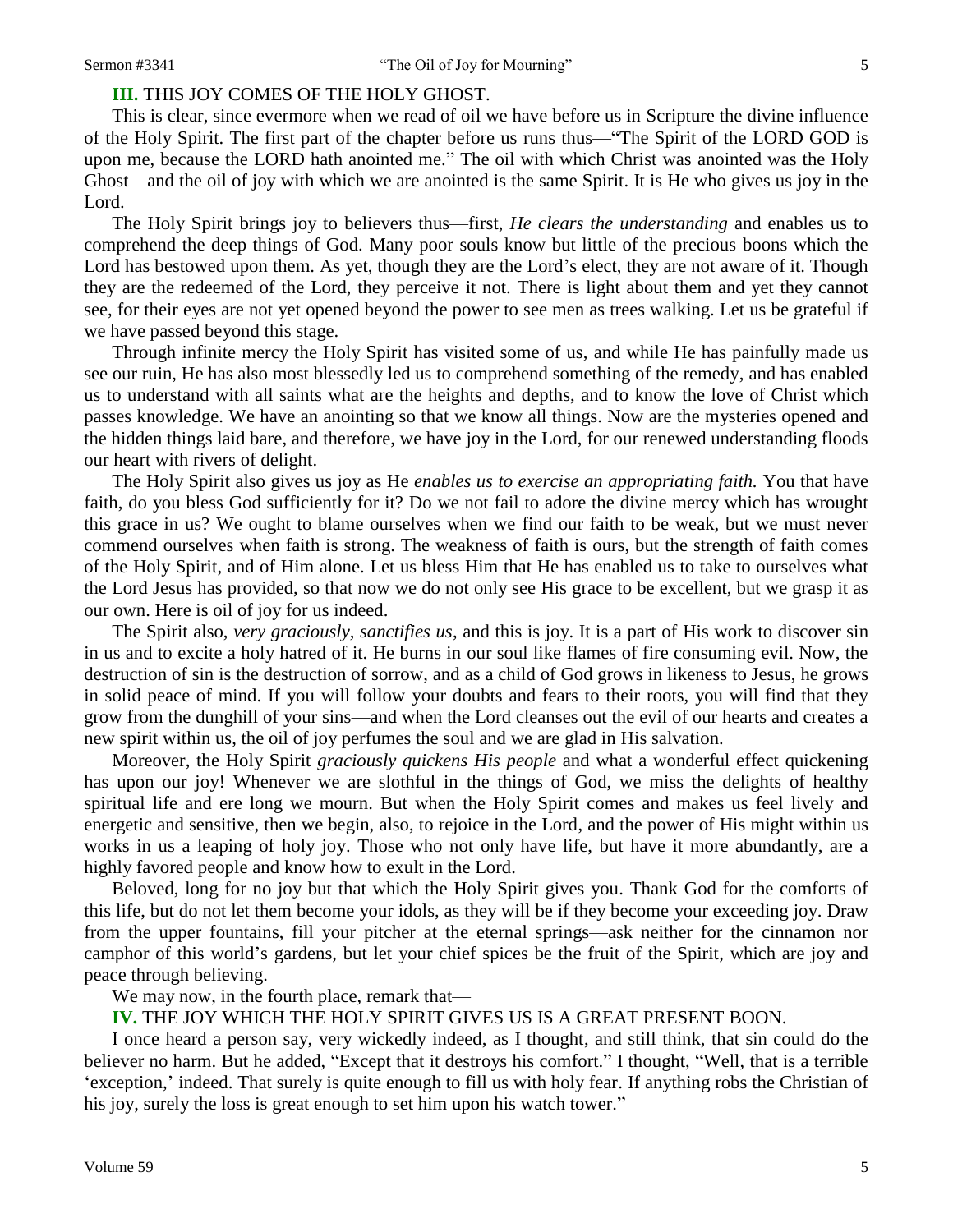Yet I fear that many Christians do not consider this. They dream that it can be well with their souls when the joy of the Lord is gone, but brethren, it is not so. The healthy condition of a child of God is a state of peaceful rest in the Lord. It is wonderful how full Scripture is of comfort for mourners, because the Lord's object is that the mourner may be comforted. "Comfort ye, comfort ye, my people, saith your God. Speak ye comfortably to Jerusalem."

Our Lord desired that we might have His joy fulfilled in ourselves and He said, "Let not your hearts be troubled." "Rejoice in the Lord alway," said the apostle, and as if that were not enough, he added, "and again I say, rejoice."

Hear me, you mourning ones—the maintenance of a cheerful, happy frame of mind is of the utmost importance to you, and that for many reasons which may be drawn from the metaphor of oil.

*Oil is refreshing, and so is holy joy.* It puts new life into the soul and renews its youth like the eagle's. When the man is faint with long pursuing, he revives if he perceives he already possesses present blessings in which he may rejoice. The joy of the Lord is our strength.

*Oil was intended to also make each guest agreeable to his neighbors.* When his head was anointed with the sweet perfume, those round about him were gratified. Happy Christians are pleasing to those about them—and thus they become a means of attracting souls to Jesus. We ought to be so happy that others ask, "Whence have these men their joys?" If so, you can clearly see why we should exchange our mourning for the oil of joy. It would be evil to frighten men from the glad tidings by drawing long faces and using doleful tones.

Besides, brethren, you all know how weak you are in the service of God if your heart runs down into despondency. But when holy joy comes back you feel that you could face a lion or the old roaring lion himself. Joy makes us brave. "The spirit of a man will sustain his infirmity, but a wounded spirit who can bear?" Give me the joyful Christian for his Master's service, for he will break through a troop and leap over a wall.

*How gloriously does sacred joy lift us up* above the sorrows of the world! Yea, more—how it lifts us up above earth's joys! The man who has once drunk the old wine of the kingdom does not desire the new and sour wine of earth. He who knows the joy of the Lord will despise the joy of the world. Earthly comforts are small concerns to the heavenly mind. He receives them gratefully as matters of ordinary gifts from his Father's hands, but his heart cries, "The Lord is my portion, saith my soul."

He who has eaten the white bread of heaven has his mouth put out of taste for the black bread of earth. He who has feasted at God's table and had the oil of joy poured upon his head by the Holy Ghost has risen above the fascinations of the hour. What can charm a man who has gazed on the beauties of Jesus? What can delude us into idolatry when we have once beheld the glory of the Lord?

The joy of the Lord is a grand safeguard. Earnestly could I wish that all God's people were flooded with it—there would then be no fear of angry tempers, harsh speeches, or murmuring words. Full of the joy of the Lord, deeds of injustice in trade or of grasping at the world would be disdained by you. Suffering would be endured with patience and labor performed with diligence. Railing would never be returned for railing, nor proud looks given to the poor. The joy of the Lord makes a man so calm, so quiet, so heavenly, that he lives above the world.

What a grand life is that of Abraham. He has his trials and some of them are intense, but he walks along the road of history with an almost noiseless tread, gliding along as though all were smooth. The record says, "It came to pass that the Lord had blessed Abraham in all things"—and yet in the previous pages we read of trials with Lot, with Hagar and Ishmael, and the grand ordeal with Isaac. Faith made his trials blessings, and his inward joy, like Aaron's rod, swallowed up all the rods of his afflictions.

The same road is open to us, and we have the same reasons for walking in it since the God of Abraham is our God forever and ever. He who can live by faith shall have a constant supply of the oil of joy poured upon him by the Holy Spirit, and his mourning shall flee away.

Our last observation is—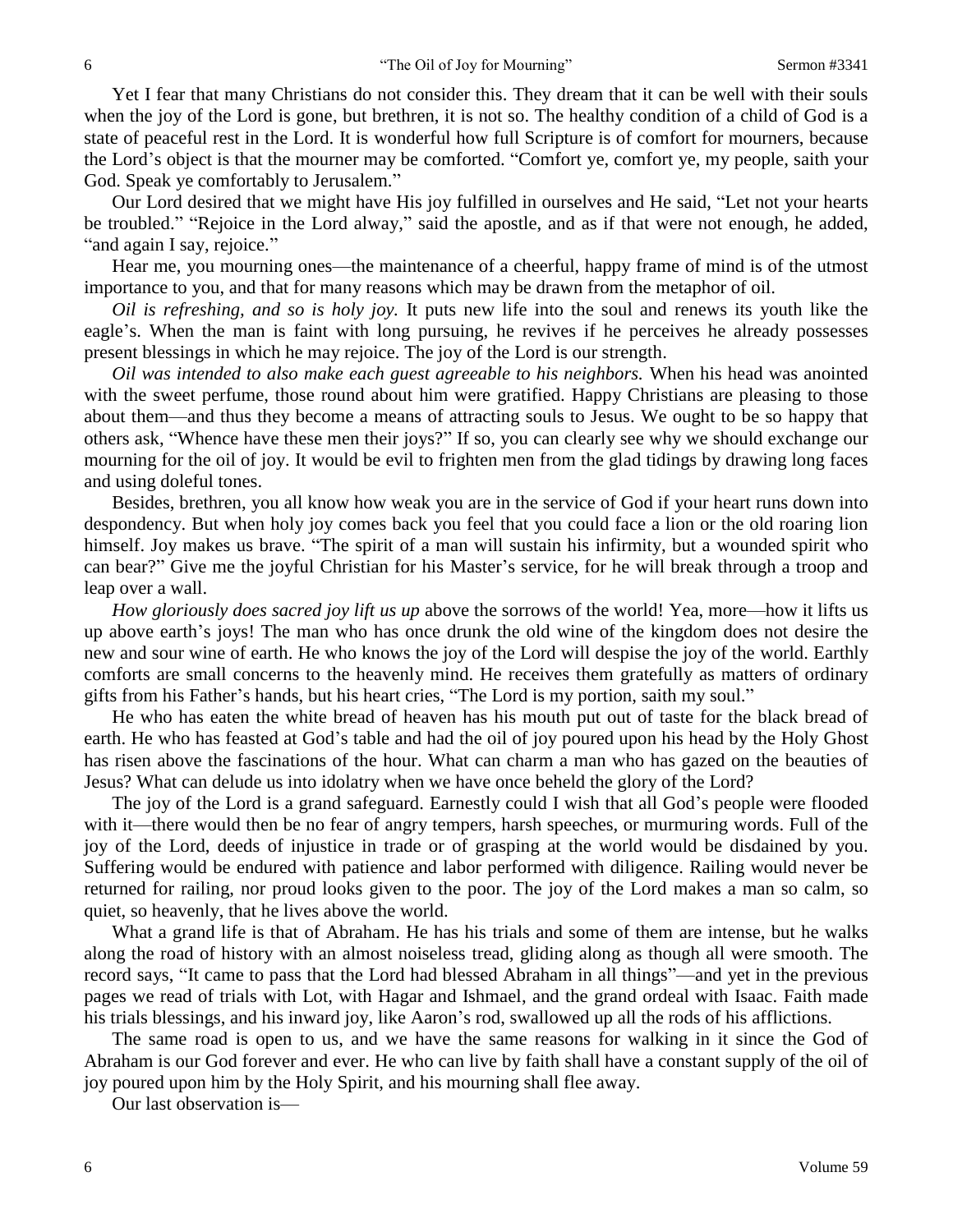**V.** THE JOY WHICH GOD GIVES HIS PEOPLE IS BEST SEEN AND FREQUENTLY BEST FELT IN FELLOWSHIP.

We began with noting that oil is connected with festivity. Sweet spices are for banquets, where men feast together. Oh mourners, you will often find your souls made joyous when you assemble with your brethren. Bread eaten in secret is sweet and morsels behind the door are delicious, but still the choicest and most abundant provisions are brought forth when the king's household gather around his table, and realize that "they, being many, are one bread."

Speaking personally, my happiest times are spent with my brethren and sisters in Christ in the high festivals, *when the multitude keep holy day.* Draw a circle around my pulpit and you have hit upon the spot where I am nearest heaven. There the Lord has been more consciously near me than anywhere else. He has ravished my heart while I have been trying to cheer and comfort His mourners.

Many of you can say the same of your pew where you are wont to sit—it has been a Bethel to you and the Lord Jesus has revealed Himself to you in the midst of His people. Let us remember what delightful times we have had in prayer together. We have come into the sanctuary heavy of heart and while one brother after another has approached the throne of grace for us, we have been unburdened and helped to joy in God till the prayer meeting has seemed to be a heaven below, an antepast of the eternal meetings above. Thus the oil of joy is poured out in the assembly of fellowship.

Ofttimes, also, *when we have been singing together* some delightful hymn, in a lively, feeling manner, we have felt as if we could leap with delight, and so the oil of joy has streamed upon our heads. Have you not often cried with the poet—

> *"I would begin the music here, And so my soul should rise; Oh for some heavenly notes to bear My passions to the skies."*

Yes, that is the oil of gladness given at the festival of praise among the sons of God—who would not be there?

A joyous influence has also been within the house *when believers have met to talk with one another concerning the things of God* in simple, pious conversation. Alas, how little is there of such speaking one to another, especially among wealthy Christians. A Christian man remarked to me the other day that when he was a boy the good old Christian people were constantly talking upon the doctrines of grace and other things which concern the kingdom of God, but there is little of this now. The staunch old men of the last generation knew what they believed and discerned between things that differed—they were, perhaps, a little too severe in their judgments—but still they did converse on divine things and were refreshed thereby.

But now we are so very charitable that we are afraid to talk to one another about the things of God, for fear we should differ. It should not be so, for when Christ is the subject and God's people converse together, their hearts burn within them with sacred delight, and the oil of gladness is poured upon their heads. Holy fellowship brings heavenly joy—the converse of saints with each other is the source of unnumbered delights.

Lastly, *the communion table has been to many of us, above all other places in the world, the palace of delight.* There are certain of us who never forget the ordinance for a single Lord's-day, and years of experience bear witness to the value of this means of grace. It is marvelous that so few, even among Christians, are regular in their attendance at that thrice blessed supper.

A young girl said to me the other Sabbath, "Jesus seems so near when we are at the table." And she was quite right. The emblems used at the supper so vividly bring our Lord before us that we think only of His passion, of the blood that was shed, and of the body which was made to suffer for our sins. Then are we borne away with grateful emotion and feel as if we had reached the very gate of heaven.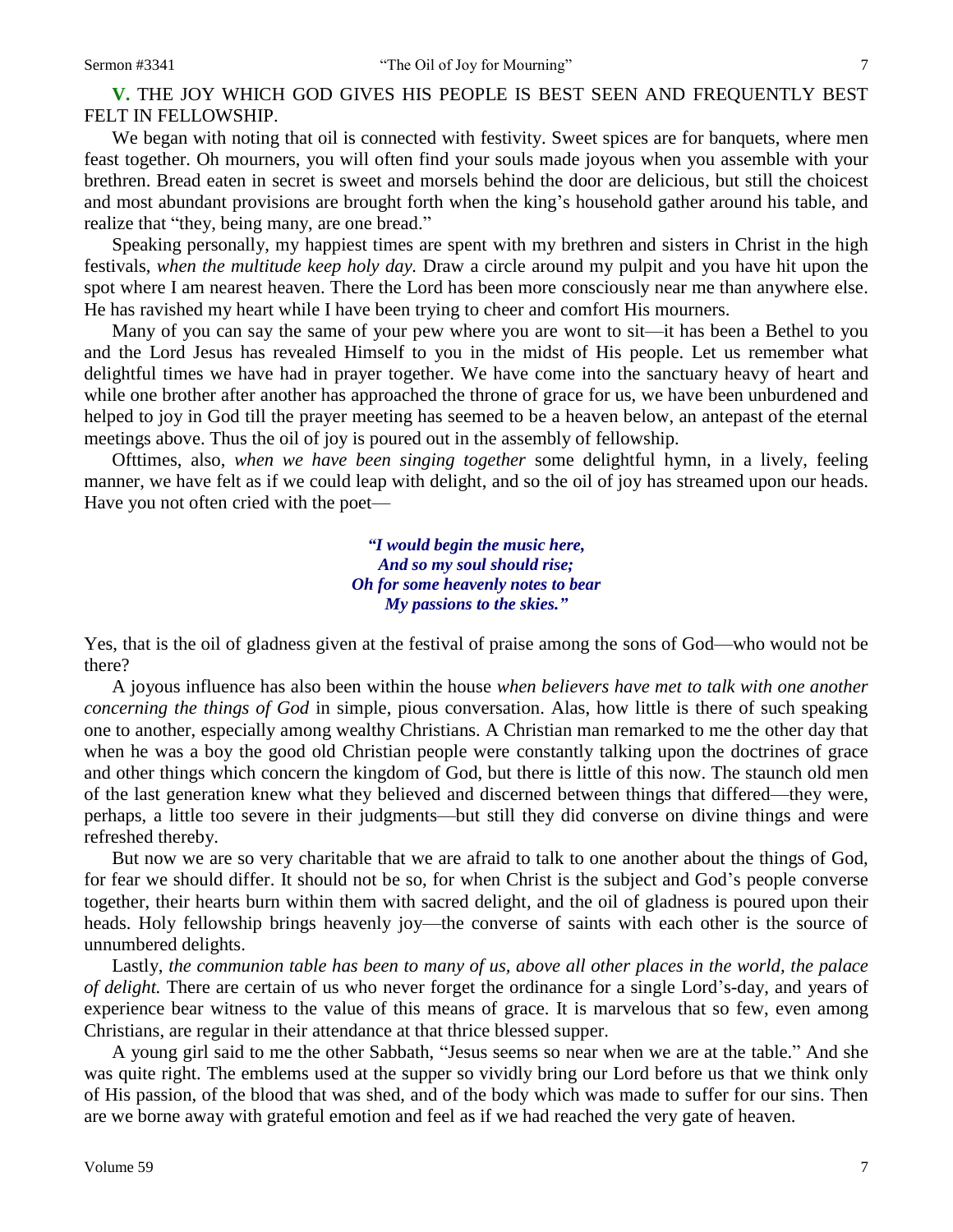While we drink the wine and eat the bread, the oil of gladness is poured upon us by our Lord Himself. You who neglect that ordinance are losing a great privilege and besides that you are neglecting a solemn duty. May the Lord convince you of your negligence and bring you to delight in that ordinance which is the joyful means of communion with Himself.

Now, all this while I have been talking to God's people and you will say, "Have you not a word to say to the sinner?" Well, I have all the while been speaking to the sinner, too, because all this is for you if you repent of sin and believe in the Lord Jesus Christ. If you will come and have it, the table is spread and loaded for you.

Nay, more—"the word is nigh thee, even in thy mouth." What! Is the bread of life *in your mouth* and will you not eat it? Poor, hungry, empty, needy sinner, can you reject what God Himself puts into your mouth? If angels will rejoice when you repent, depend upon it there is also joy in store for you. Come then to Jesus, just as you are.

Bring no money with you, bring no fitness with you, bring no fancied goodness with you—bring your undesert and sin, and lay them before your Lord. Bring your hard heart, your want of feeling, your want of grace, and just come and find all that you want in Christ, who is waiting to bless you.

When I was a child, I remember how at a school festival the children were instructed to bring their own mugs with them. Now that showed the poverty of those who gave the treat, but my Master does not want you to bring anything. He supplies everything. Come as you are, with nothing about you except your needs and your willingness to be saved.

When an empty, guilty, lost, undone, ruined creature is coming to a great, blessed, and mighty Savior, all he has to think of is the love which invites him and the greatness of the Redeemer who will receive him. Come hither, then, all you who mourn for sin, or mourn that you cannot mourn, and by believing in Jesus you shall obtain the oil of joy and the days of your mourning shall be ended.

# **EXPOSITION BY C. H. SPURGEON**

# *MARK 9:20-41*

This miracle is one that shows the transforming power of the Savior in a remarkable fashion.

**20-21.** *And when he saw him, straightway the spirit tare him; and he fell on the ground and wallowed, foaming. And he asked his father, How long is it ago since this came unto him? And he said, Of a child.*

A terrible case.

**22-25.** *And ofttimes it hath cast him into the fire, and into the waters, to destroy him: but if thou canst do any thing, have compassion on us, and help us. Jesus said unto him, If thou canst believe, all things are possible to him that believeth. And straightway the father of the child cried out, and said with tears, Lord, I believe; help thou my unbelief. When Jesus saw that the people came running together, he rebuked the foul spirit, saying unto him, Thou dumb and deaf spirit, I charge thee, come out of him, and enter no more into him.*

That is one way in which Christ cures. When He drives the devil out of a man, He adds, "Enter no more into him." I believe in the final perseverance of the saints, because I believe in the omnipotent ejection of Satan out of men, when Christ speaks the word, "Come out of him, and enter no more into him."

**26-29.** *And the spirit cried, and rent him sore, and came out of him: and he was as one dead; insomuch that many said, He is dead. But Jesus took him by the hand, and lifted him up; and he arose. And when he was come into the house, his disciples asked him privately, Why could not we cast him out? And he said unto them,—*

According to another evangelist, it was from want of faith. Howbeit, He added— **29.** *This kind can come forth by nothing, but by prayer and fasting.*